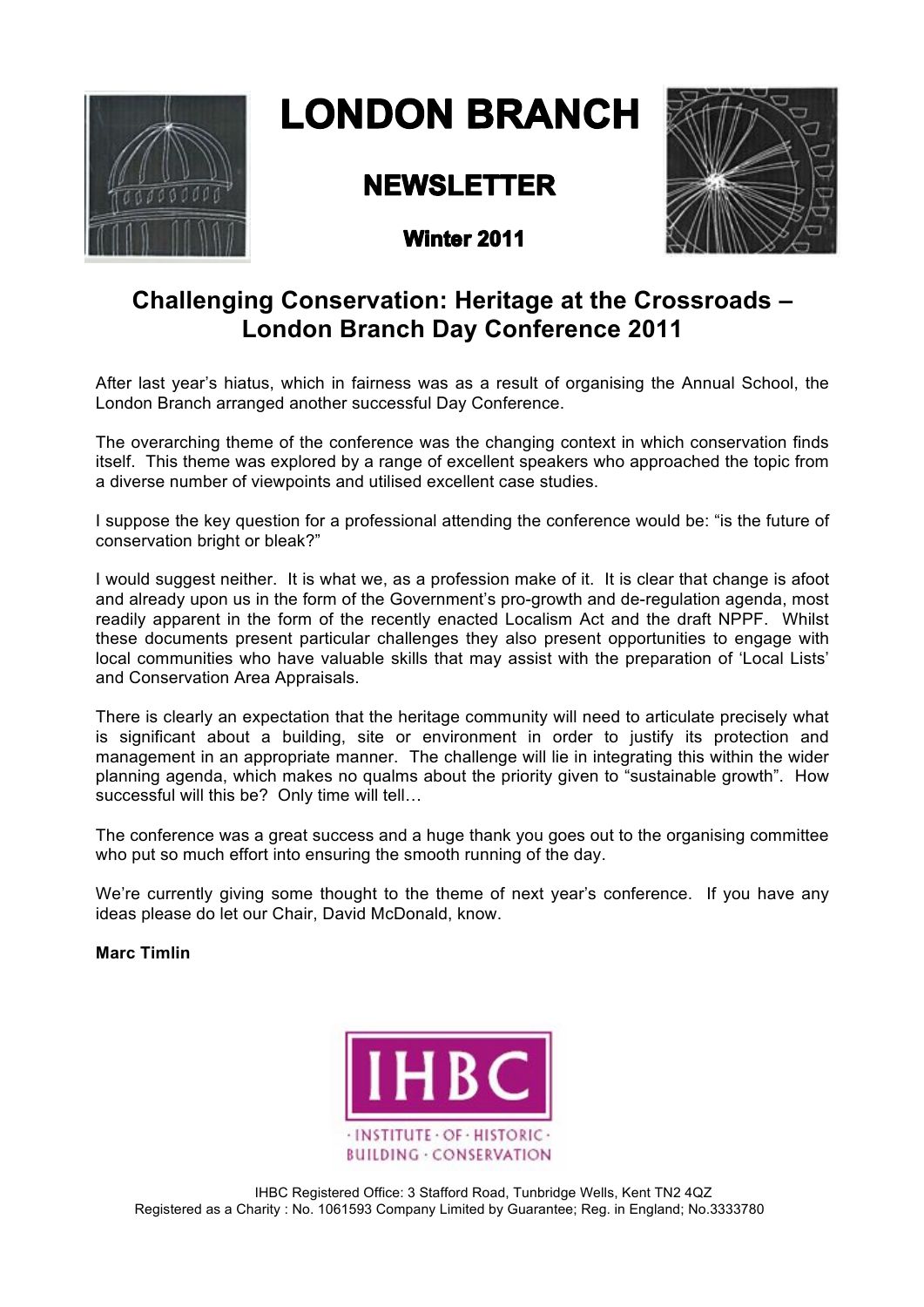# CHAIRMAN'S NOTE

It is with some irony that I reflect on the opening remarks in my Chairman's Note in the last newsletter. I commented on the declining numbers of conservation officers in London. I realised, when I retired from Kensington and Chelsea at the end of September, that I had become part of those alarming statistics. Unfortunately, I cannot report on any improvement on the employment situation, but thank you to all who sent me messages of goodwill for my retirement. Although my professional life is winding down, I shall be maintaining my IHBC responsibilities both at a local and national level.

You may have heard about the Government's Green Deal initiative, which is due to be introduced next year. It is a scheme in which property owners will have the energy efficiency of their buildings improved for them, the costs being met through increased heating bills from the utility companies. The idea is that over a short period of time, the measures will lead to sufficient energy savings to pay for themselves. The SPAB and IHBC amongst others have been concerned about the potential damage that such quick-fix measures, particularly wall insulation, may have on traditionally constructed buildings. In response to this the Department of Energy and Climate Change (DECC) has convened a working party at which I represent the IHBC. I'll keep members up-to-date with progress.

I am pleased to report that our IHBC London Conference, Challenging Conservation - Heritage at the Crossroads on 5th October was an outstanding success. It was heartening in these difficult times that we had well over one hundred delegates who enjoyed some inspiring presentations, including at the end, a spirited defence of the listing of the Abbey Road zebra crossing by Roger Bowdler of English Heritage. One of the most interesting presentations was by Julian Harrap who gave an account of his work along with David Chipperfield on the award-winning refurbishment of the Neues Museum in Berlin. Unfortunately, time did not allow Julian to get into detail of the conservation approach taken. However, he has kindly agreed to deliver an expanded lecture to the Branch early in 2012. Incidentally, Julian also provided one of the more memorable quotations of the day when he remarked that conservation was one of the highest forms of architecture. My thanks should go to the speakers, sponsor Montagu Evans, the delegates and of course the organising committee, led by Sheila Stones.

Finally, I'd like to remind members of the IHBC's Governance Review, which will be debated at December's Council Meeting. Whilst this may seem to be a rather arcane subject, it is important in shaping how the Institute will operate in the future and particularly how it affects you as an individual. If you would like to contribute, even to say that you are happy with the status quo, do not hesitate to get in touch with Sheila or me. Details of the consultation can be found on the IHBC website in the NewsBlog Archive.

I look forward to seeing many of you at our pre-Christmas Event at All Saints Church, Margaret Street on the 5<sup>th</sup> December.

**David McDonald London Branch Chairman**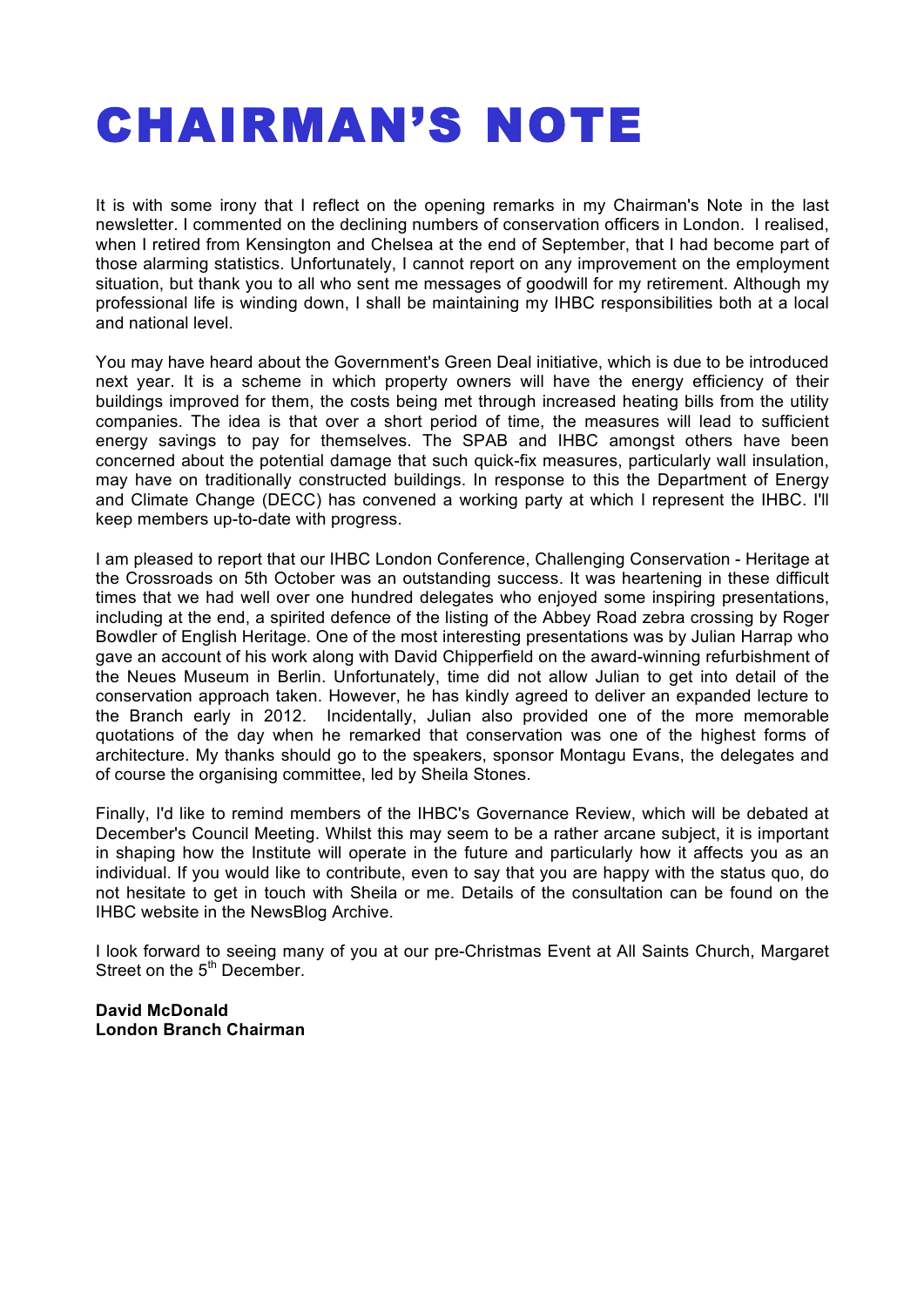## **IHBC on Broadway London Branch Visit to London Underground's Headquarters**

London Underground's headquarters at 55 Broadway were recently upgraded to Grade I from Grade II, reflecting the building's great significance. The September tour of the building proved to be the most popular among recent excursions for London IHBC branch members and required the tour to be split into two groups. Many thanks go to hosts, Mike Ashworth and Edmund Bird, who guided the groups through the Portland stone building, highlighting historic extant features and around the exterior with its remarkable sculpture by the day's famous artists.

Charles Holden's bold and modern cruciform design with stepped back upper floors made good use of the constraints of the building site and city building restrictions. 55 Broadway incorporated both London Underground offices and St James's Park tube station with the tube line located just 7.3 metres below the surface. The building was the tallest in London when it was completed in 1929. Originally, the travertine marble-clad lobby served as a route for pedestrians and commuters through the building's ground floor and across the station-booking hall. This public access was altered during a 1989 refurbishment.

Today, the London Underground lobby boasts six original train frequency indicators in their wall case but the Northern Line frequency indicator is the only one still functioning. Other original features remaining in the building include the drinking fountains, the lift lobbies, also clad in travertine marble, with their lift façades, and some remaining "Cutler" mail system chutes powered by vacuum suction, the seventh floor senior offices suites and the principal staircase. Striking geometric sunbursts, symbolizing speed and modernity, decorate the lift lobbies and a lightning boltlike motif features in the main stairway balustrade. Signs from across London's transport system hang in the predominantly tile-clad stairway. Mr Ashworth provided a useful tip for dating the signs, count the number of arrow tails in the arrow and the fewer the number, the more recent the date.

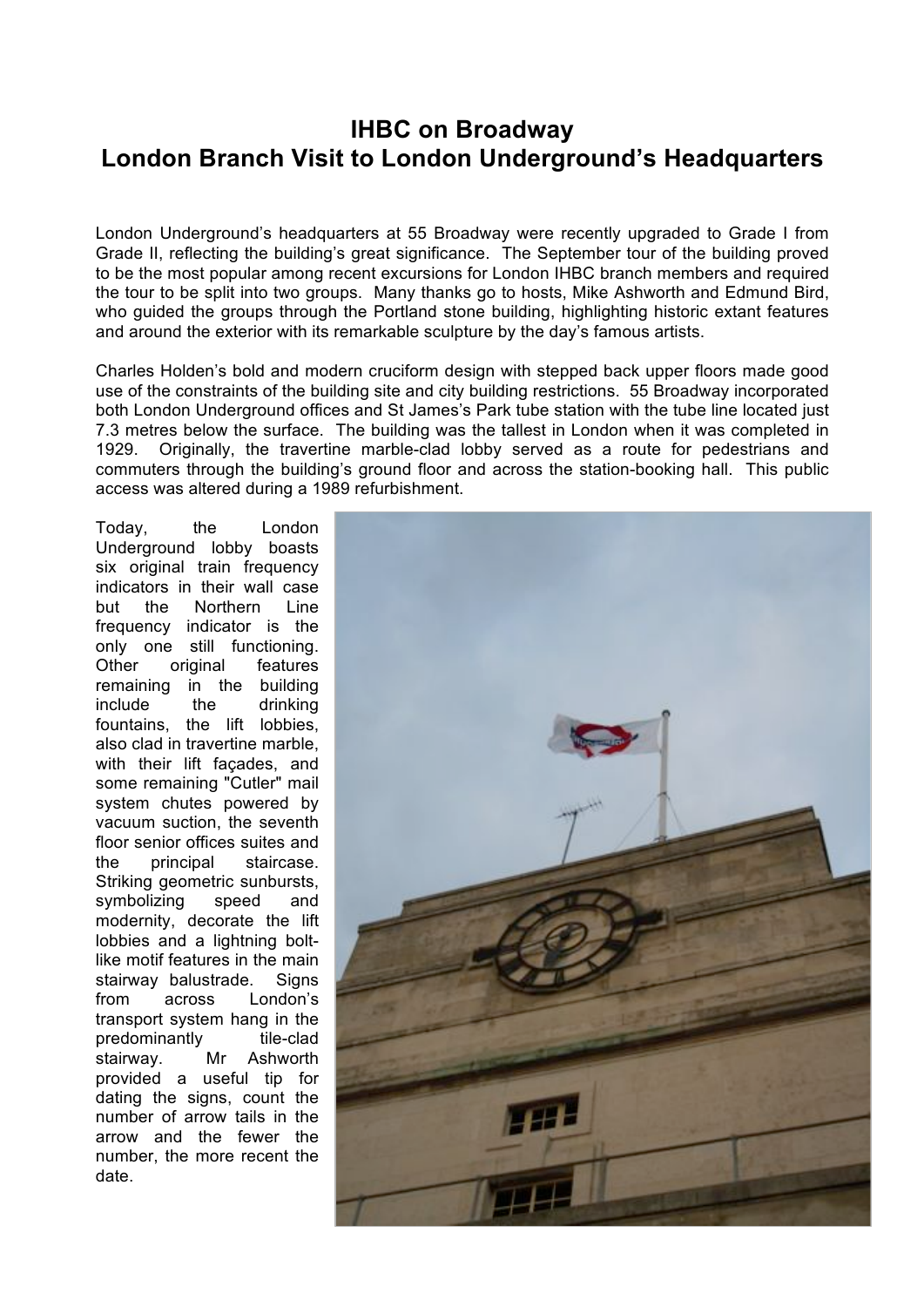

Part of the tenth floor terraces, formed by the stepped back floors above, has been planted with a green roof and supports solar panels. The rest of the tenth floor terraces feature gardens fitted with outdoor seating, offering pleasant outdoor space in which to enjoy a fine day. The best part of the tour was saved for last, however, following a climb up increasingly narrow steps to the base of the flagpole at the top of the building. From that vantage point, a 360-degree view of London and beyond was laid bare. The glass windows of the city shimmered in a late afternoon sun and its stone and brick masses were silhouetted against a moody sky.

#### **Kate Jefferson**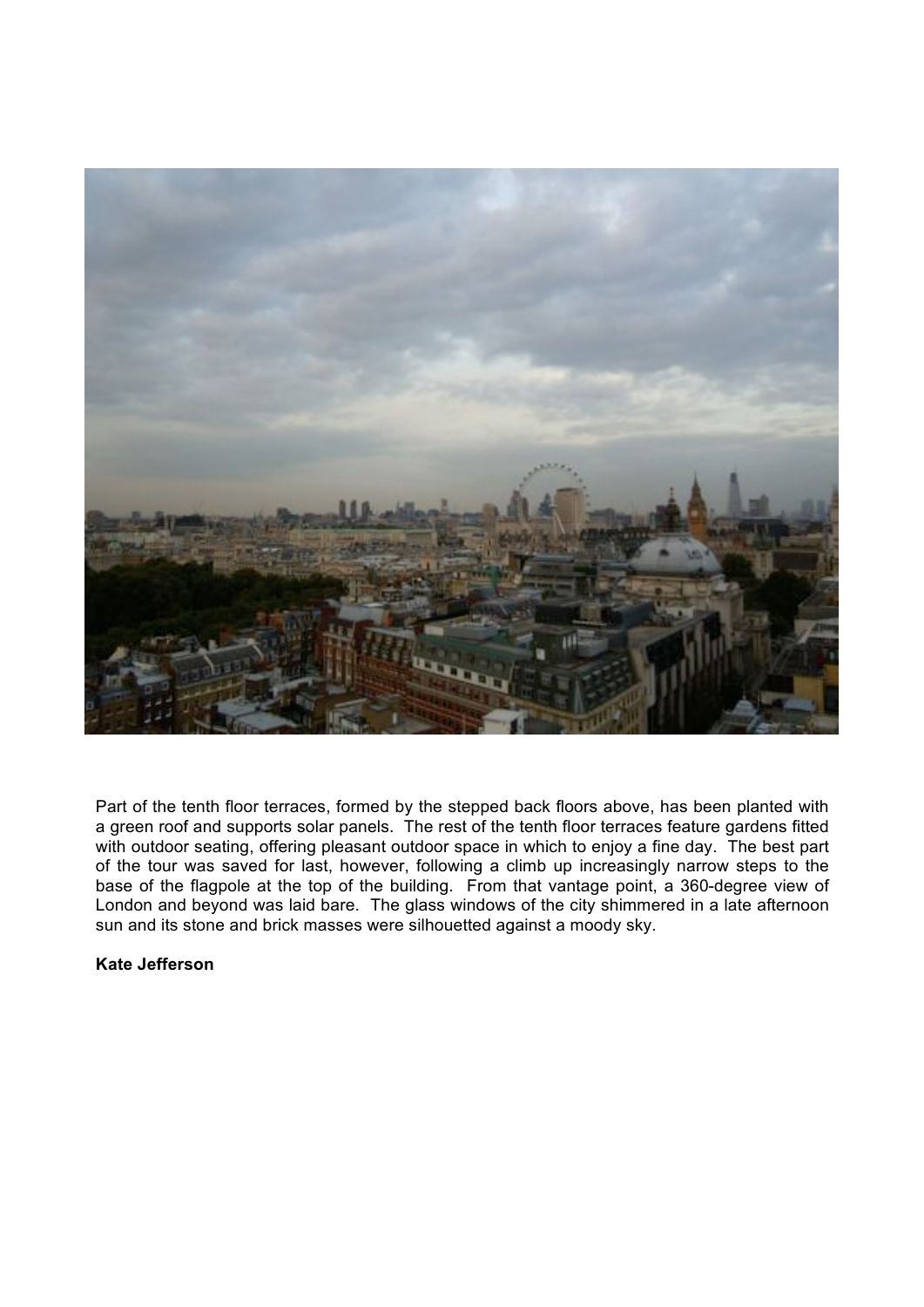## **An Update from the Brooking Collection**

Charles is now undergoing a major transitional process as is no longer linked to the University of Greenwich. We are currently in the throes of relocating the major part of the Brooking Collection, currently stored at two sites in London, to a new home in the South East region, as the University can no longer support it. The future is, however, very exciting and positive. The museum Trust will elect brand new Trustees, completely under our control - progress at last!

We've got together with excellent friends to form our own team, producing great results in a very short time. Our main aim is to relocate the museum artefacts safely to new secure accommodation over the next few weeks, and eventually to a permanent home - a daunting task not for the faint-hearted!

We envisage that The Brooking Collection, when settled into its new environment, will become a national centre of excellence for Conservation Officers, other conservation professionals, interior designers, apprentices, students and the general public. We are arranging to visit a suitable site at this moment as splendid offers keep coming in, so please bear with us...

When the move has been secured, Charles will be arranging to hold CPD workshops and lectures at our home in Cranleigh, SW Surrey, 8 miles South of Guildford on the history of the English door, window, staircase and fire grate. He also covers all period mouldings, joinery, shutters, early glass and ironmongery/door furniture but not plasterwork - however his colleague Neil is an expert in the latter, who could also provide CPDs by prior arrangement, perhaps in conjunction. Charles can also travel to give lectures or take a 'travelling exhibition' to a selected venue, but at the moment would prefer to operate from home.

As soon as things settle, we are going to produce a new, up-to-date leaflet detailing proposed CPD courses and their relevant fee structure, etc. Charles is also shortly setting up his own consultancy partnership.

In the meantime, should you wish to arrange a visit to see The Home Study Collection at Cranleigh during this transitional period, please email or ring Charles or myself on Tel: (01483) 274203 (with BT Callminder for messages). Our website 'The Brooking Collection.com' is currently undergoing reconstruction so please 'Google' the words 'Charles Brooking in Cranleigh' to read about him (but ignore references to Dartford and Greenwich on the other titles as they are extremely out-of-date).

We also intend to establish a supportive society called the 'Friends of The Brooking Collection' in the near future.

#### **Charles and Susan Brooking**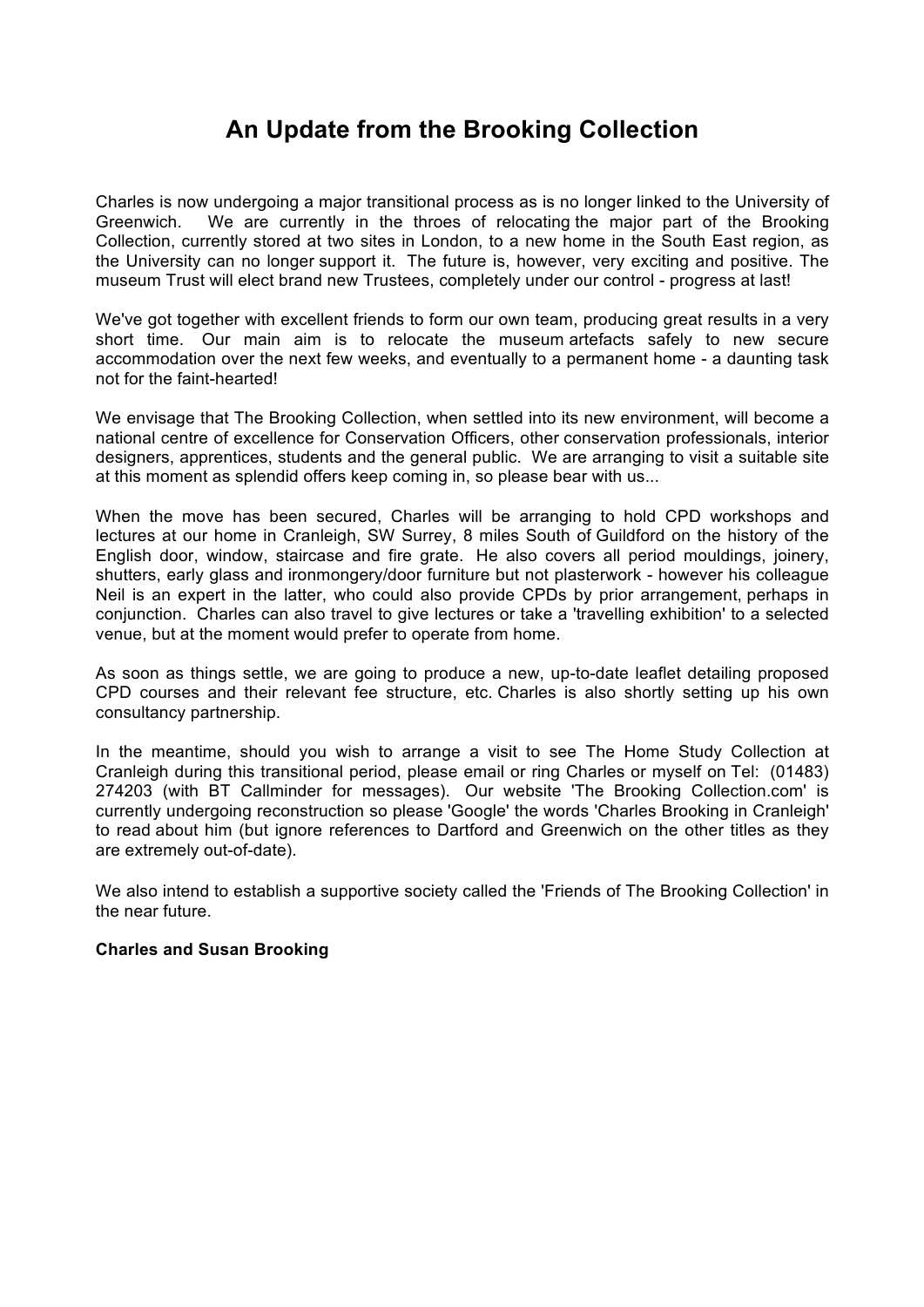### **The Mortuary that became a Museum**

In St George's Gardens, Tower Hamlets, in the shadow of Hawksmoor's St George-in-the-East church, is a small ruined Victorian brick and tile mortuary (figure 1). Above the door survives a stone plaque that reads 'Metropolitan Borough of Stepney Nature Study Museum' (figure 2). In both roles, the building is important material evidence of the changing practices and attitudes towards death in Victorian London and of the lives of East End children in the early twentieth century.



*Figure 1: St George-in-the-East Mortuary, December 2010*

The mortuary was built *c.*1876 and is a comparatively rare surviving early example of such in London. Prior to the 1870s, while there were 'dead houses', usually attached to hospitals or workhouses, there were few suitable places for a body to be kept after death but prior to burial, particularly for unidentified bodies or for those requiring post-mortems. Despite a belief in 'miasma' – something in the air caused by decaying organic matter that caused sickness and death – the practice was to keep the body at home to ensure the person was actually dead, to allow people to pay their respects, and until the funeral could be arranged. For poor families usually living in single rooms, it also meant keeping the body until enough money had been collected for the burial.

Although Edwin Chadwick's 1843 report recommended the building of mortuaries and the 1866 Sanitary Act permitted local authorities to build them, by 1875 out of twenty-one London districts only nine had done so (British Medical Journal (BMJ) 1875, 802). By 1876, St George-in-the-East Vestry had built its 'commodious mortuary' (Fisher 2009, 5). However, other than a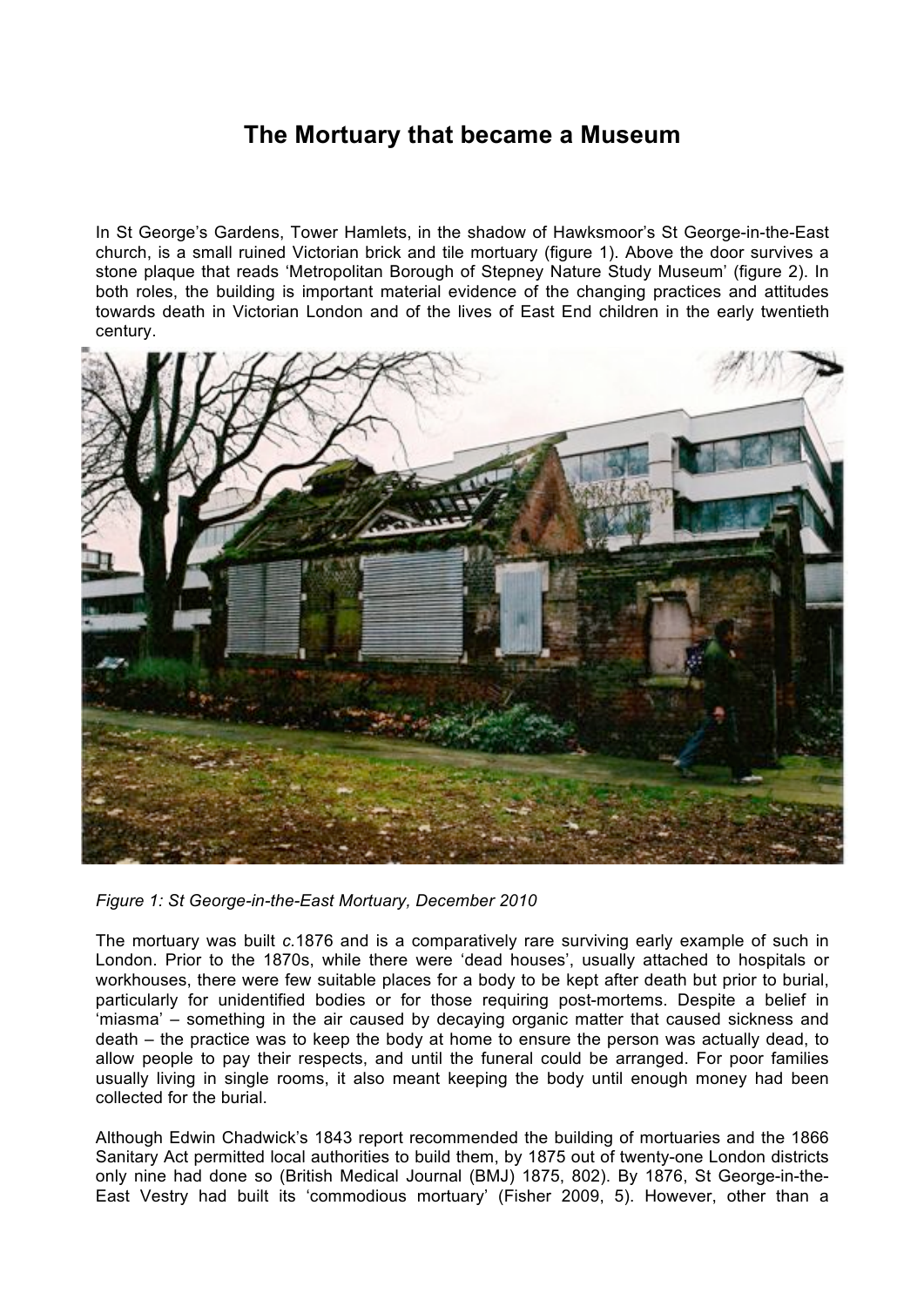newspaper report of 1888 that the body of Elizabeth Stride, one of the Jack the Ripper victims, was taken there (www.casebook.org 2011), there are no other records of the St George-in-the-East mortuary actually being used as such (Canon Ainsworth pers. comm.).

There was public resistance to the use of mortuaries: the fear of the body being snatched and the social practices involved with keeping the body at home meant that the working classes in particular were reluctant to use them (Fisher 2009, 12). A report of 1900 complained that the custom of keeping bodies at home for several days after their decease was still a regular practice (BMJ 1900, 657).

Despite a persistent shortage of mortuaries in London, particularly in cases where bodies had to await identification and coroner's inquests (BMJ 1890, 212), or perhaps because it had become out-dated – by 1900 the need to refrigerate bodies, and to carry out post-mortems in a separate building to avoid 'associations of a repulsive character' were being called for (BMJ 1900, 658) – by 1904 the mortuary had become a museum.



*Figure 2: 'Metropolitan Borough of Stepney Nature Study Museum', December 2010*

Following the setting up of the School Nature Study Union in 1902-3 to educate children and adults of crowded inner city areas who may never have had any experience of the natural world, the curator of Stepney Borough Museum, Miss Kate Marion Hall, and the curate of the parish, Claude Hinscliffe, with the help of an anonymous donation, transformed the mortuary into a Nature Study Museum. Aside from stuffed specimens and archaeological material, it was unique in London for having live exhibits, including a monkey. The museum was phenomenally popular, attracting up to 1000 visitors, mostly children, in the summer months (Stgite 2011). It survived the First World War but closed during the Second World War; its contents transferred to Whitechapel Museum. Since then it has fallen into dereliction. While there are hopes to conserve it, it is listed in English Heritage's Heritage at Risk and bizarrely was left out of a major restoration and conservation project of St George's Gardens in 2007-8 (Stgite 2011).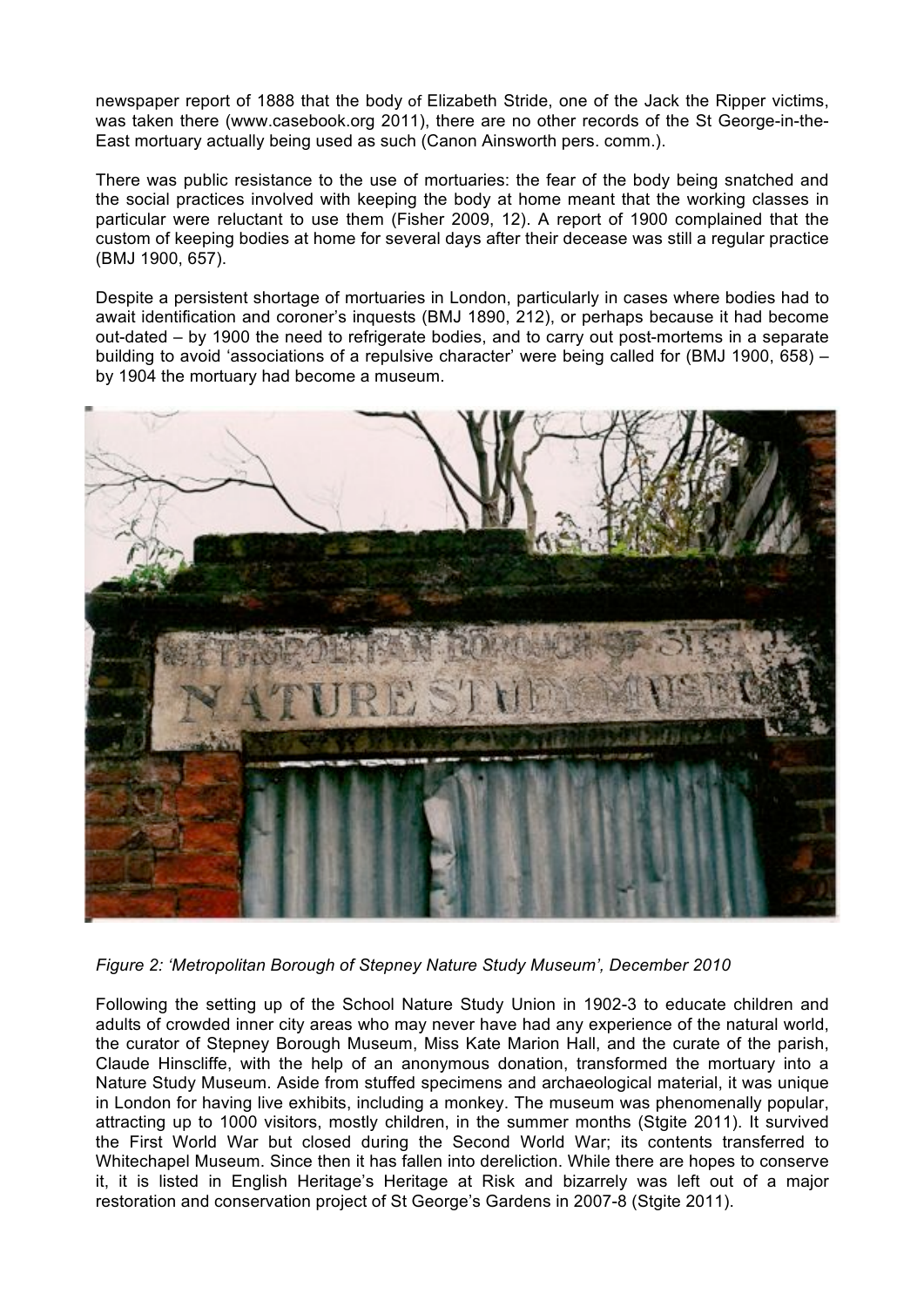In addition to the desperate need for conservation, the building also deserves a great deal more research to both highlight the important cultural changes and social aspects it represents, and to answer some of the many questions regarding its use.

**Caroline Sands**

#### **References**

3

BMJ 1875 Mortuaries for the Metropolis. *British Medical Journal* December 25 1875, 802-3

BMJ 1890. Morgues for London. *British Medical Journal* July 26 1890, 212-213.

BMJ 1900. Mortuaries in connection with cemeteries. *British Medical Journal* March 17 1900, 657-658.

English Heritage 2011 http://risk.englishheritage.org.uk/2010.aspx?id=471&rt=0&pn=1&st=a&di=Tower+Hamlets&ctyp= any&crit=george+east+nature+study+mortuary; accessed 17/01/11

Fisher, P. 2009. Houses for the dead: the provision of mortuaries in London 1843-1889. *The London Journal* 34 (1), 1-15.

http://www.casebook.org/press\_reports/daily\_news/18881001.html accessed 17/01/11

Stgite 2011. St George-in-the-East website: the nature study museum. http://www.stgite.org.uk/naturesstudy.html; last accessed 29/09/2011

## **London Branch Christmas Event – 5th December**



This year's Christmas tour is the Grade I listed All Saints Church, Margaret Street.

Colin Kerr of Molyneux Kerr, project architect for the three phases of restoration, has kindly agreed to lead a tour describing the works.

We will meet at 6.50 in the courtyard for 7.00 (prompt) tour of the Church**.** Please do not enter the church, as there will be service in progress.

Following the tour we will retire to Efes, a nearby Turkish restaurant, for our (non) traditional Christmas meal.

The tour of the church costs £5.00 for tour of Church and there are still places available.

It would be great to see as many of you as possible. If you want to come email Kate Ainslie-Williams on: kate@kawdesign.co.uk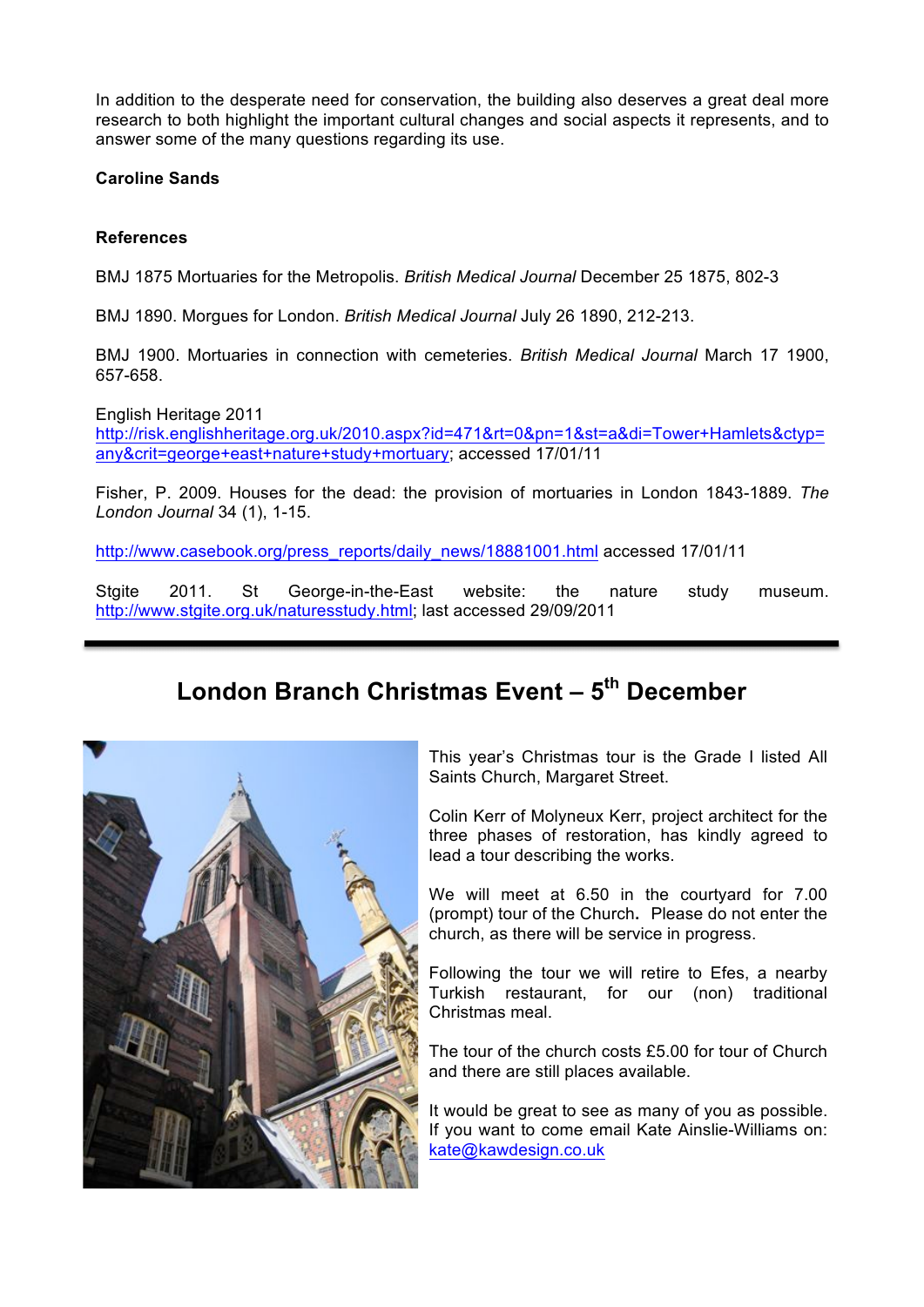## **Post Offices Under Threat**

Edmund Bird has recently completed a project assessing purpose-built post office buildings of the 20<sup>th</sup> Century in England, compiling an inventory of over 400 post offices designed by the Office (later Ministry) of Works between 1900 and 1980.

He has been working with the Victorian Society and Twentieth Century Society together with a dozen of the nation's architectural historians and authors with an interest in this period. These landmark public buildings were designed to a very high standard in the Edwardian and inter-war years – usually in a classical 20th Century Georgian style which prompted the architectural term 'Post Office Georgian' to describe the dignified, well crafted buildings that grace many of our high streets.



 *Twickenham Post Office*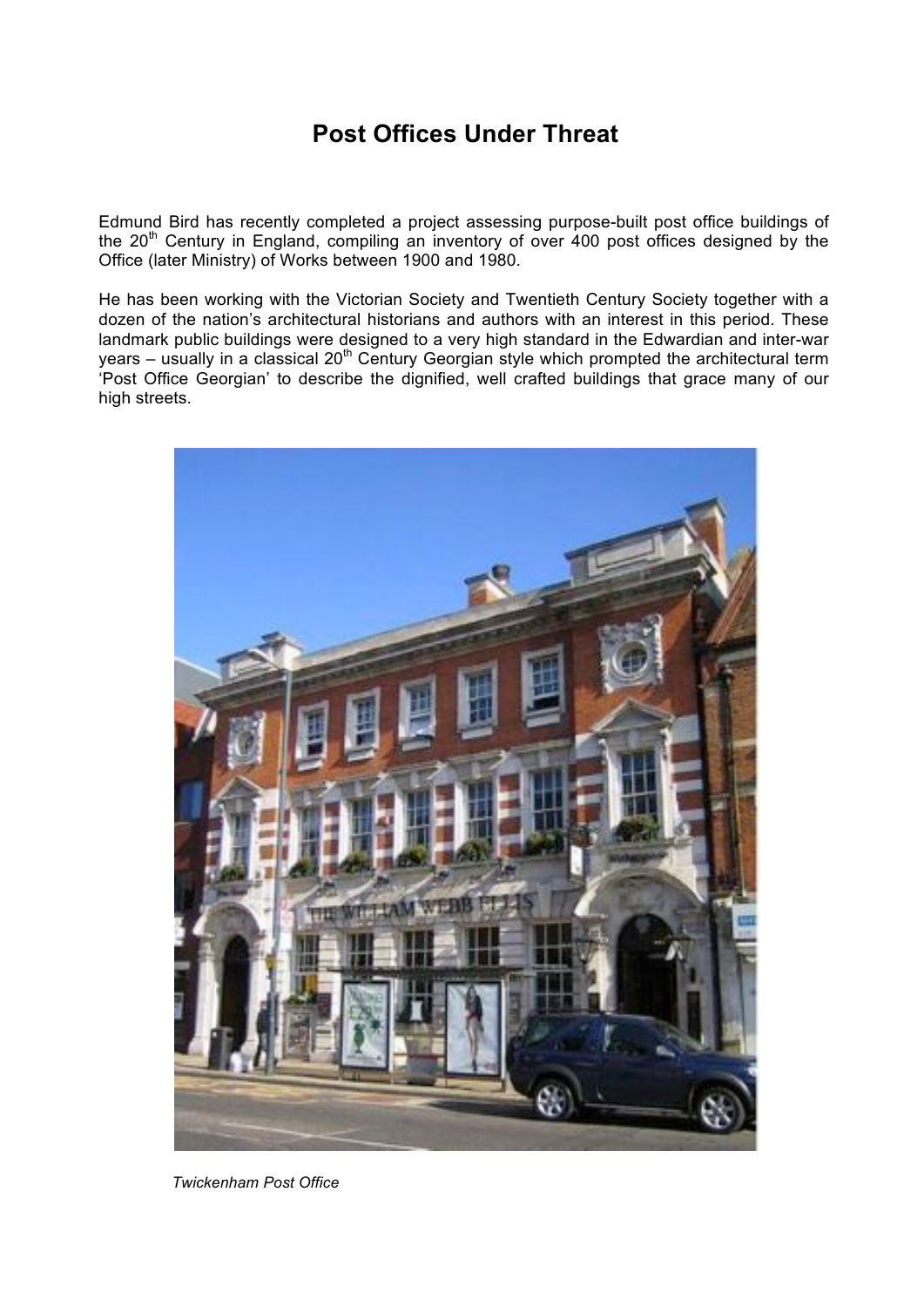The post office is now an endangered species following the mass-closures and relocation of post office counters into shops leaving the purpose built buildings vacant, targets for demolition and redevelopment or creative new uses (particularly bars and restaurants).

Only 49 post offices in England from the entire  $20<sup>th</sup>$  century are currently listed which is a woeful situation. Designation of London's splendid portfolio of historic post offices of the 20<sup>th</sup> Century is particularly poor – only three are currently listed - the King Edward Street HQ in the City, West Kensington and Islington's Upper Street - but Edmund's report identifies 65 post office buildings of the last century in London and has selected 14 of particular note to form part of his nationwide shortlist of recommendations for designation. These range from the palatial Edwardian post offices in Twickenham, Borough (Southwark), Exhibition Road (South Kensington) and Uxbridge, to the elegant George V style post offices in Eltham and West Drayton, the 1930s moderne Beckenham and some post-war landmarks such as Lavender Hill in Wandsworth.



 *Beckenham Post Office*

The  $20<sup>th</sup>$  Century Society have launched a campaign to improve the heritage protection of the best examples of post office architecture - if you have a favourite post office in London (or anywhere else in England for that matter) do log in to their website at www.c20society.org.uk and email in to them a photo and any historical information you may know (most post offices of the 1900 - 1960 era had their date of construction proudly embellishing their facades) - all contributions will be gratefully received.

#### **Edmund Bird**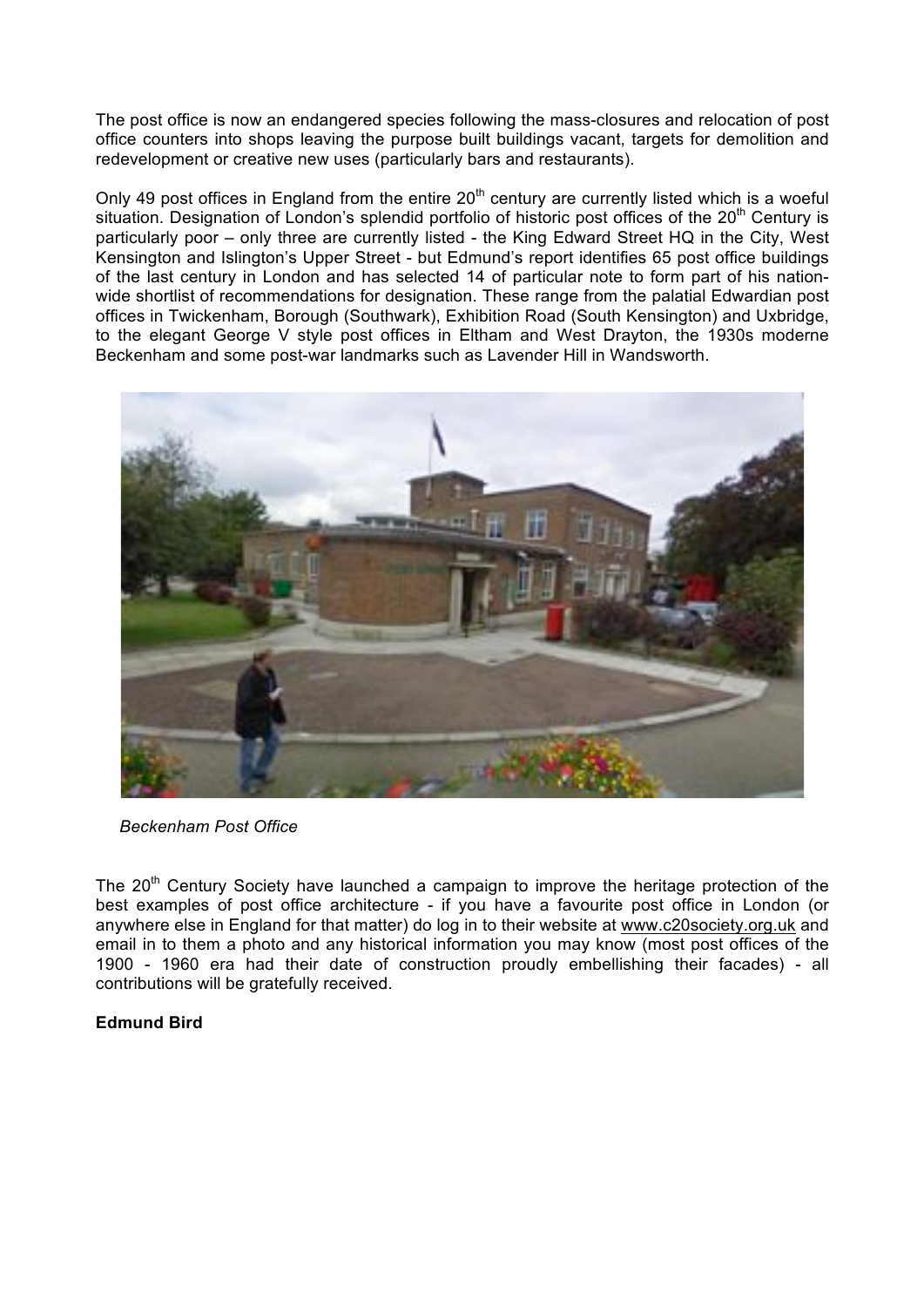## **The National Heritage List for England & Online Application Form for Designation**

On 4 April 2011 great changes took place in the world of designation with the launch of an online application form, a new designation casework database and the National Heritage List for England by English Heritage. Together the three components interact to enable designation casework to be approached in an increasingly holistic and unified manner, and will help us to keep the designation base up to date and accurate on behalf of the Tourism and Heritage Minister.

The online application form accepts applications for designation for buildings, monuments, parks, gardens, battlefields and wreck sites, as well as amendment and de-designation applications for these asset types. It is also for use by local planning authorities seeking listing following the issuing of a BPN, or by anyone applying for a Certificate of Immunity from Listing.

The online form incorporates a Geographical Information Systems element. This allows you to demarcate the exact asset or area you would like to have considered. Because the form is accessed via a Heritage Passport account, applications need not to be completed in one sitting it is easy to log in and out and complete an application in stages if required. Feedback has so far been positive, and we are continuing to improve the form in order to make the designation application process as straightforward as possible.



*Chalk Farm Underground Station is one of 16 stations recently added to the National Heritage List for England*

Minor errors do not require the completion of the online application form. Simply send an email to (minoramendmentstothelist@english-heritage.org.uk) and we can rectify the error on the National Heritage List for England.

Once an application form has been submitted it feeds directly into English Heritage's new casework database, the Unified Designation System (UDS). This database unifies our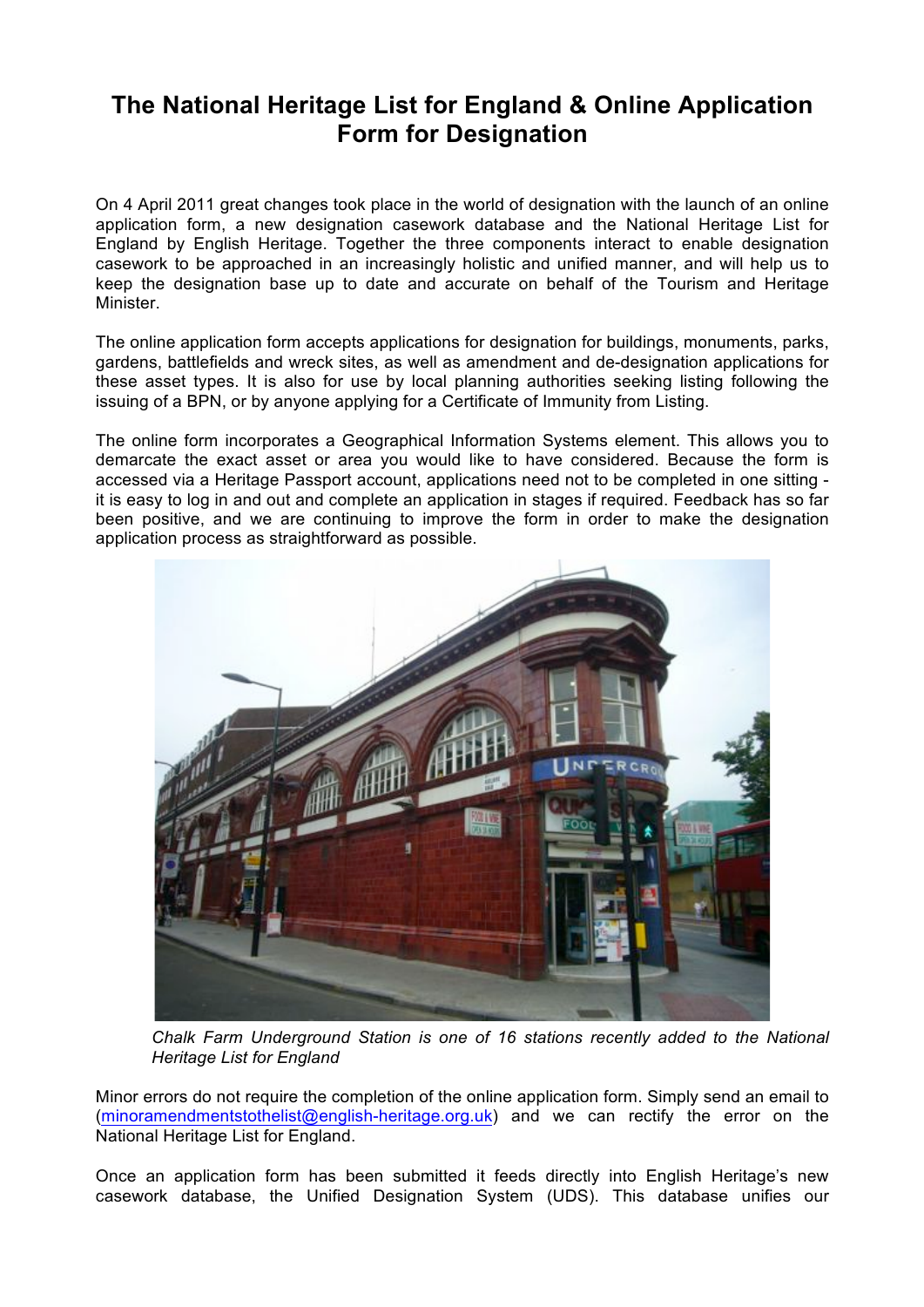processes, holds data for all asset types, and allows for electronic notifications and consultations. Saving time on these routine elements of designation casework will enable English Heritage to undertake more strategic programmes in line with the objectives set out in the National Heritage Protection Plan.

Whilst Listed Buildings, Scheduled Monuments, Designed Landscapes, Battlefields and Protected Wreck Sites all continue to be protected by different legislation, for the first time information on all nationally designated assets is now displayed in one place – the National Heritage List for England (the List) – where it can be searched and downloaded. This is an exciting step forward in the development of heritage protection reform, celebrating the significance of England's heritage assets and making information available in a way that is open and accessible to all.



*The Philips Building at the School of Oriental and African Studies was listed at Grade II\* in May. © James O. Davies, English Heritage*

The List can be found on English Heritage's website and is refreshed every night at midnight to ensure that the data on it is as current as possible - to date it contains just fewer than 400,000 entries. Therefore, to facilitate finding designation records the List comprises three types of search functionality - a quick search, a map search and an advanced search, the latter of which includes search areas such as designation date, monument type, date range and associated person. The numbering system on the List differs from that which was used previously on websites such as LB Online; however, it is still possible to find a designated asset on the List using a number from English Heritage's legacy databases by using the advanced search. Certificates of Immunity and Building Preservation Notices sit on the List alongside designation records, and World Heritage Sites are also included even though they continue to be inscribed by UNESCO; their inclusion allows us to provide a comprehensive overview of all internationally and nationally designated heritage assets across England.

Please feel free to send us any feedback that you may have on the online application form or National Heritage List for England. Comments can be sent to designation@englishheritage.org.uk. A lot of work has gone into developing these new systems over the past few years and we hope that you find them a real improvement on the fragmented systems that they replace.

#### **Hannah Jones Designation Operations Team Manager, English Heritage**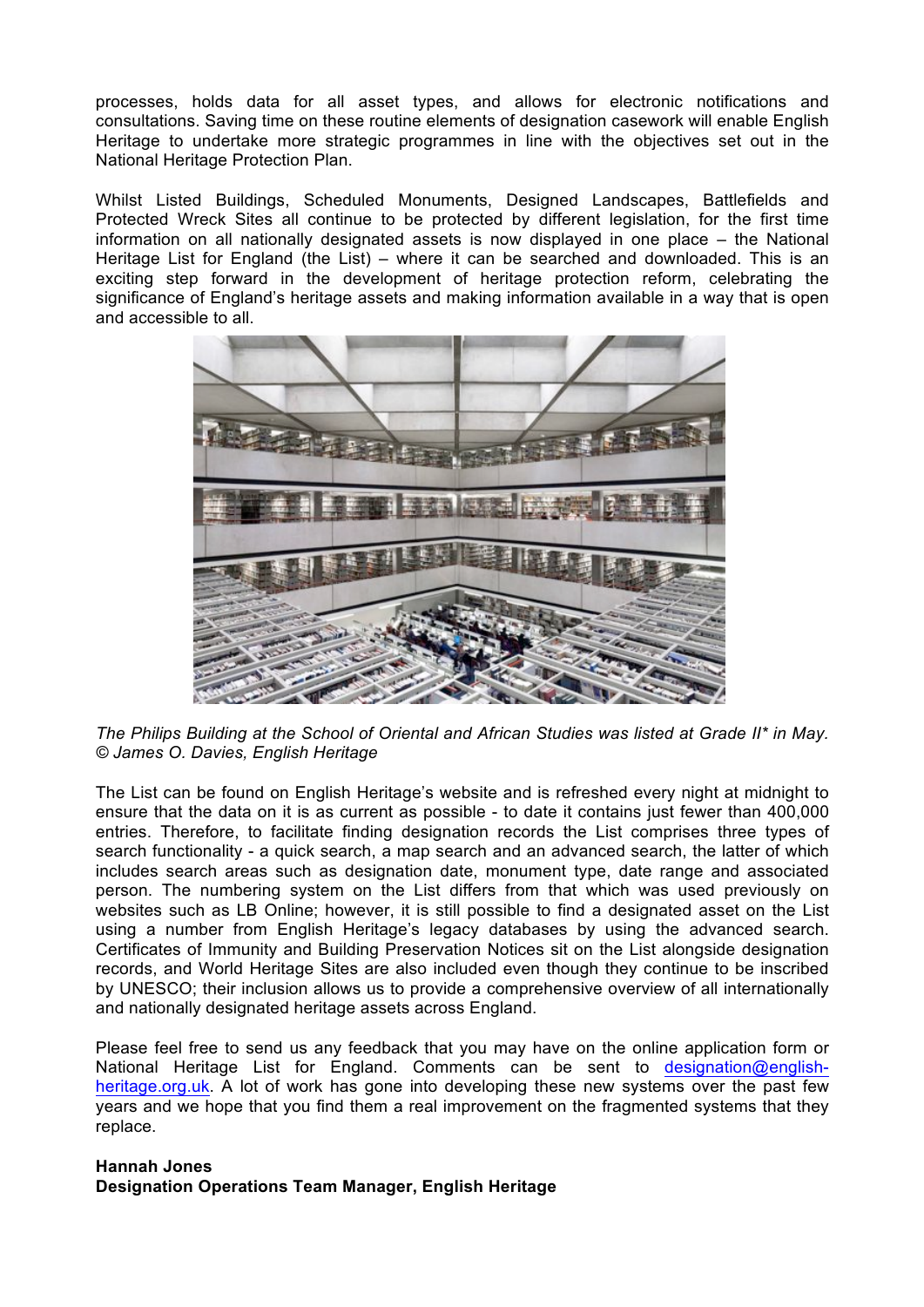## **Art Deco Delight**

On 16<sup>th</sup> November a small group of London Branch members (and a much larger group of  $20<sup>th</sup>$ century society members) were lucky enough to be given a tour of the (nearly) completed development at the former Regent Palace Hotel, just off the southern end of Regent Street. Cordula Zeidler, of Donald Insall Associates Ltd. explained how they secured consent for the restoration of the restoration, and in some cases near complete scholarly replicas, of the Hotel's stunning 1930s interiors with the insertion.

The Regent Palace Hotel was part of a number of hotels built at the turn of the century for the increasing numbers of middle class travellers. The hotel's restaurant and bar areas are today considered to be among the best and most complete Art Deco interiors in the country. Under this scheme, sections of the facades and all the restaurants have been restored to the appearance they enjoyed in their 1930s heyday, including the reinstatement of a significant lost interior.



*The Atlantic Bar – in its heyday.*

The Regent Palace Hotel was built in 1912-1914 in a Beaux-Arts style for the Lyons Company and designed by WJ Ancell and Henry Tanner Junior. It was revamped internally in the 1930s when self-taught architect Oliver Percy Bernard, the UK's leading Art Deco designer, remodelled its restaurant and bar areas. Bernard created luscious and exciting spaces, lined in marble, and panelled in Rosewood veneer and Formica, with illuminated columns, glass sculptures, modern furniture and streamlined light fittings. Bernard was famous for his interior designs for the Lyons Company's Corner Houses; his glamorous entrance for the Strand Palace Hotel today forms part of the collection of the V&A. For the Regent Palace Hotel he designed restaurants and bars now better known by their later names of the Titanic restaurant, the Chez Cup cocktail bar, the Atlantic Bar and Grille, and Dick's Bar.

The interiors have survived many refurbishment projects, with much of the original decoration, including remnants of the original Edwardian fit out, still in place.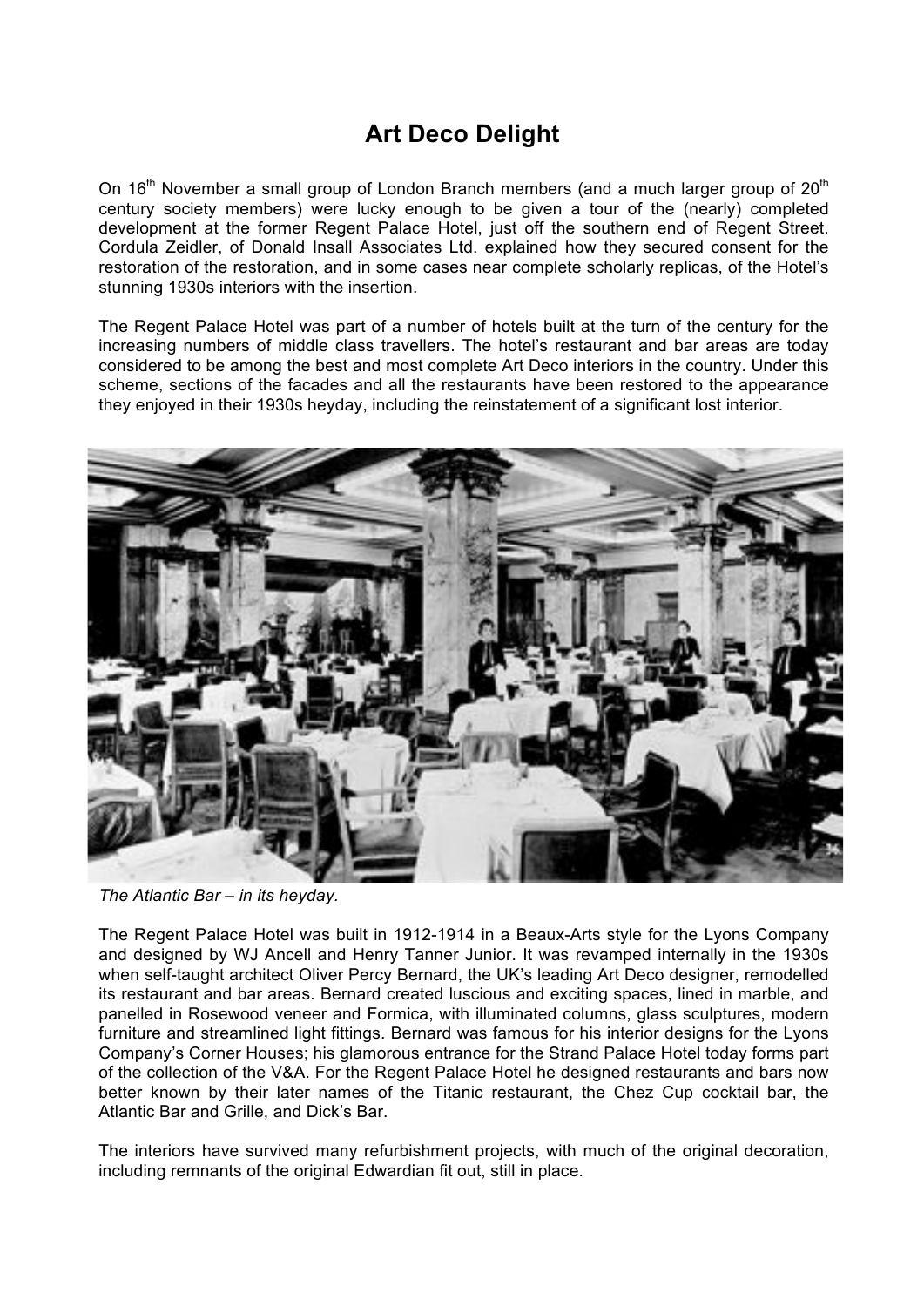The Titanic and Dick's Bar have a particularly colourful history; the 1990s saw them host parties attended by scores of celebrities, including Madonna, David Beckham, George Best, Hugh Grant and U2.

Externally the lion head cartouches at the corners of the double mansard continued to pay homage to Lyons Corner House, and the Beaux-Art articulation and faience façade recall the Belle Époque of Paris.



*Former Titanic Restaurant*

A particularly interesting element of the proposals was the relocation of the Titanic restaurant from ground floor to basement level. This has been done very successfully and it's a testament to the quality of the design team and craftsmen that the new material is almost undistinguishable from the original fit out.

The retained parts of the building now return lost vistas, glamorous interiors and memories to London's urban landscape.

The tour finished in the contemporary insertion, designed by Dixon Jones, which provides a significant quantum of new floorspace in a considered manner whilst providing an appropriate interaction with the fabric and spaces of significance and integrating successfully into a sensitive area of Central London townscpae.

**Marc Timlin**